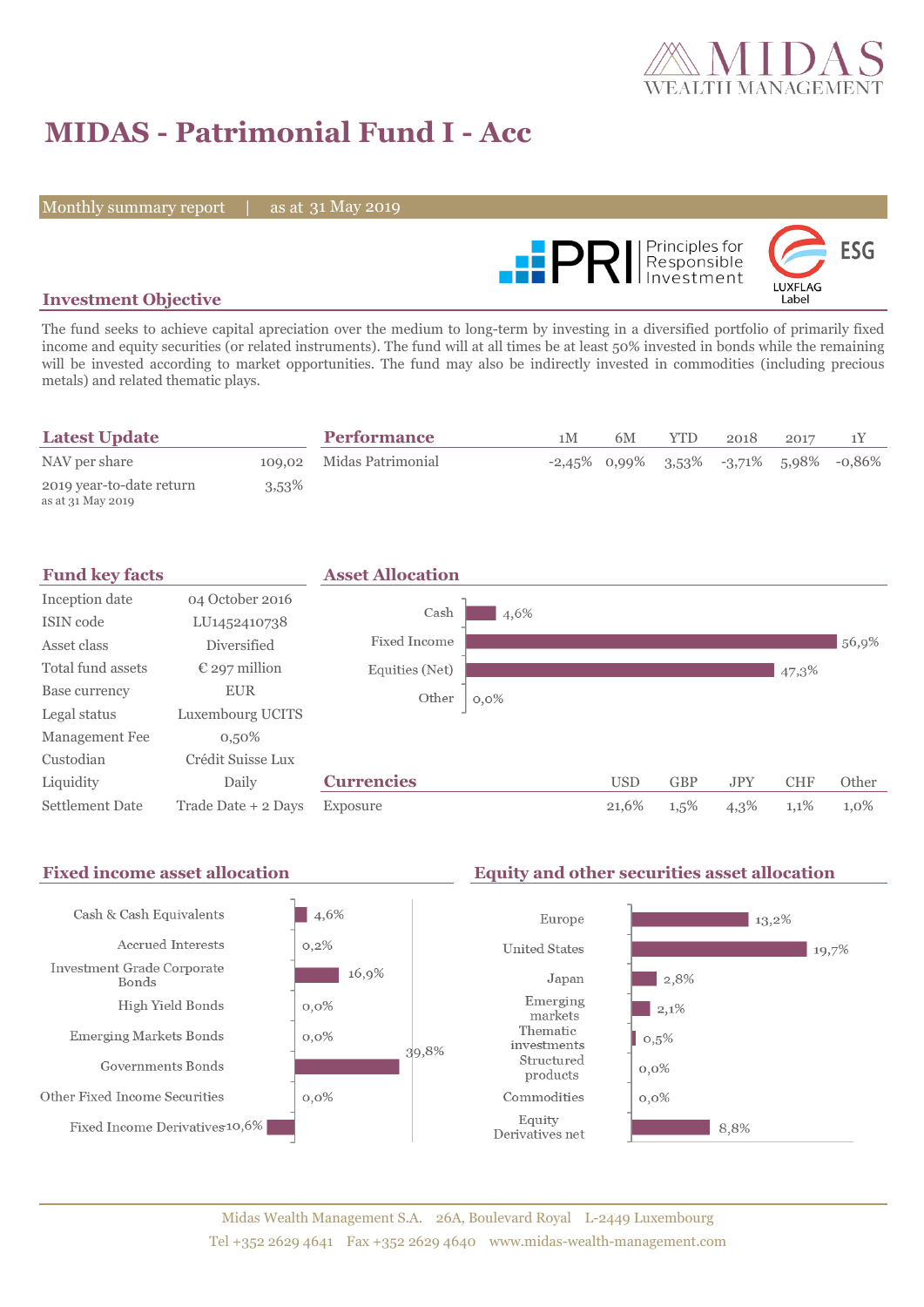

## **MIDAS - Patrimonial Fund I - Acc**

Monthly summary report | as at 31 May 2019

| Top 10 fixed income holdings            | <b>YTM</b> | Rating     | Weight | <b>Fixed income rating breakdown</b> |
|-----------------------------------------|------------|------------|--------|--------------------------------------|
| DEUTSCHLAND REP : DBR 0 1/2 08/15/27    | $-0,3\%$   | AAA        | 6,3%   |                                      |
| NETHERLANDS GOVT: NETHER 0 3/4 07       | $-0,1%$    | <b>AAA</b> | 3,6%   | <b>AAA</b><br>32,6%                  |
| BOTS: BOTS $o$ 02/14/20                 | $0.0\%$    | <b>BBB</b> | 3,4%   | AA<br>16,5%                          |
| EUROPEAN INVT BK : EIB o $3/8$ 07/16/25 | $-0,2%$    | AAA        | 2,8%   | А<br>9,1%                            |
| AGENCE FRANCAISE : AGFRNC 0 1/8 11/1    | $-0,2%$    | AA         | 2,7%   | <b>BBB</b><br>36,1%                  |
| BTPS: BTPS 2 02/01/28                   | 2,2%       | <b>BBB</b> | 2,7%   | <b>BB</b><br>$0,0\%$                 |
| ALLIANDER: ALLRNV 07/8 04/22/26         | 0,3%       | AA-        | 2,1%   | 1,8%<br>Β                            |
| SPANISH GOV'T: SPGB 1.6 04/30/25        | 0,1%       | $BBB+$     | 1,9%   | <b>CCC</b><br>$0,0\%$                |
| DEUTSCHLAND REP: DBR 11/4 08/15/48      | 0,4%       | AAA        | 1,4%   | <b>NR</b>                            |
| ASFINAG : ASFING 0 1/4 10/18/24         | $-0,2%$    | $AA+$      | 1,4%   | $3,9\%$                              |
|                                         |            |            |        |                                      |

| Top 10 equity holdings<br>Sector |                               | Weight  | <b>Equity sector breakdown</b>        |                     |  |
|----------------------------------|-------------------------------|---------|---------------------------------------|---------------------|--|
| PEPSICO INC                      | <b>Consumer Staples</b>       | $0,9\%$ | <b>Consumer Discretionary</b>         | 13,2%               |  |
| <b>MICROSOFT CORP</b>            | Information Technolog 0,9%    |         | Consumer Staples                      | $11,5\%$            |  |
| VISA INC                         | Information Technolog 0,8%    |         | Energy                                | 6.3%                |  |
| <b>JOHNSON &amp; JOHNSON</b>     | <b>Health Care</b>            | 0,8%    | Financials                            | 14,0%               |  |
| <b>MEDTRONIC PLC</b>             | <b>Health Care</b>            | 0,8%    | Health Care                           | $15,3\%$            |  |
| <b>APPLE INC</b>                 | <b>Information Technology</b> | 0,8%    | Information Technology<br>Industrials | 14,3%<br>$9,0\%$    |  |
| <b>FREY</b>                      | <b>Real Estate</b>            | 0,8%    | Materials                             | $14,1\%$            |  |
| <b>RAYTHEON COMPANY</b>          | Industrials                   | 0,8%    | <b>Communication Services</b>         | 6,7%                |  |
| AMAZON.COM INC                   | Consumer Discretionar 0,7%    |         | Utilities                             | $\blacksquare$ 1,5% |  |
| ALIBABA GROUP HOLDING-SP ADR     | Consumer Discretionar 0,7%    |         | Real Estate                           | 4,3%                |  |

### **Top 5 funds and other holdings**

| Amundi Japan TOPIX ETF | 2,8% |
|------------------------|------|
| Quaero Bamboo          | 1,4% |